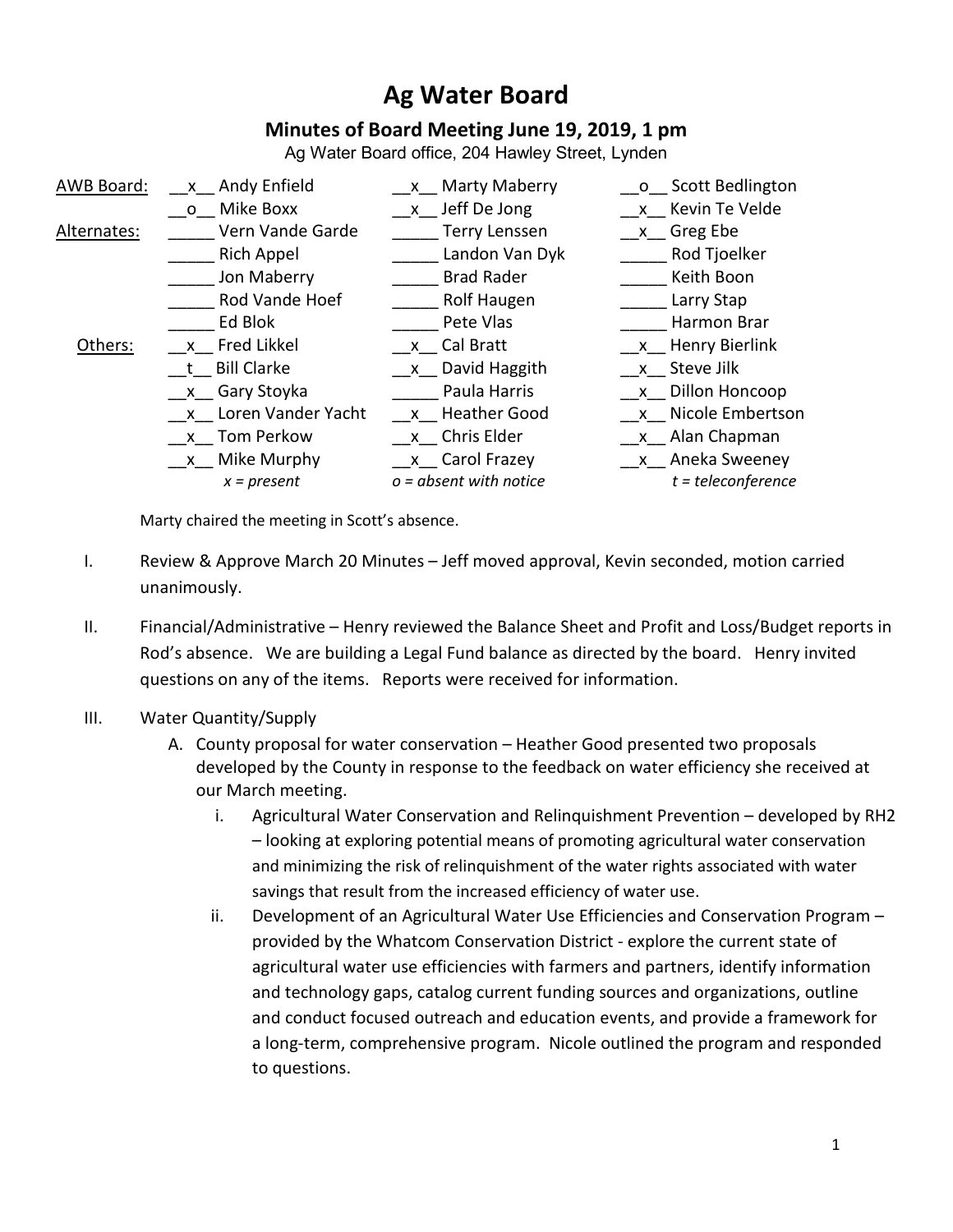Heather and Gary invited comments on each of the proposals. They hope to get them implemented in the next few weeks.

- B. Bill Clarke Report
	- i. Nooksack Rule amending the Nooksack Rule see comments on the proposed rule  $\omega$ <http://ws.ecology.commentinput.com/comment/extra?start=301&id=GFRjc>Bill noted Ecology plans to issue the formal draft in the fall and that they implied that our suggested changes would be addressed. Once the proposal is out it would be helpful to build support with other water users in the Nooksack.
	- ii. Areas for water right adjudications Bill reported the Legislature provided Ecology with \$500k to explore future candidates for water right adjudications. That report is due to the 2021 Legislature which may decide to fund new adjudications. Ecology is working off a long list of requests and they anticipate more soon. The Nooksack Tribal request was filed last month. Bill reiterated that Nooksack would not be a good candidate because there is a lot already happening that would be hindered by an adjudication and there are some questions surrounding tribal rights that would complicate an adjudication.
	- iii. Potential 2020 legislative agenda likely won't have a report from the Foster Task Force so there aren't many projects that we'd advance that wouldn't be hindered by Foster. Bill mentioned an example of mitigation sequencing on the Lewis River in 2007. This allowed for habitat offsets. We should also rely on the Drainage Based Management process to ferret out examples of "net ecological benefit" that we could advance in future legislative sessions.
- C. Watershed Management Board and Planning Unit update
	- i. Water Management Board
		- 1. Water Supply Plan facilitated by PUD Steve ran a draft scope of work by the Management Team recently. Tribal response was concern over the criteria used to select the pilot areas and their lack of staff time to commit to moving forward in the pilots. It will be reconsidered in July.
		- 2. Drainage Based Management process to build Water Supply Plan basin by basin – Henry noted that we envision drainage based management as the process that will be used to develop the Water Supply Plan. The pilots being considered in both the WSP and DBM have been Drayton and Bertrand.
		- 3. Drayton and Bertrand as pilots hopefully initiated in September. Henry asked the board how firm we might be on these two pilots. There is work already initiated in Drayton with the BBWS Deep Aquifer project and the PUD's augmentation project on California Creek. Bertrand has been actively developing water management tools and has more data than most areas. But there is not a pressing concern from the Bertrand WID. Should we be open to allowing the tribes to inserting selection criteria for the pilots that might point us in another direction? Likely an area with more River focus. The board was open to whatever might be necessary to get the Water Supply pilots moving.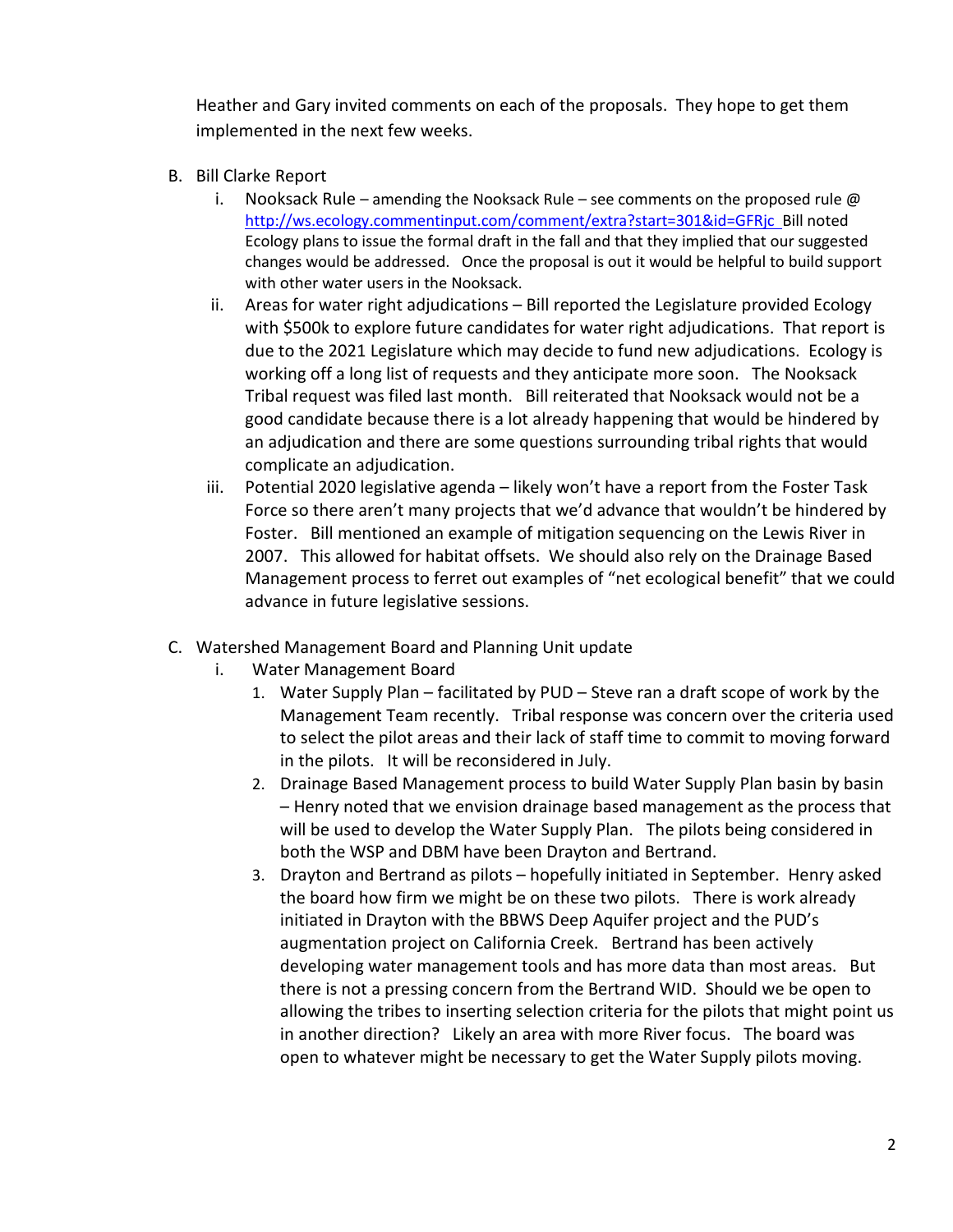- ii. Planning Unit
	- 1. updating Management Plan and the structure diagram indicating the role for the Planning Unit in water management implementation.
	- 2. self-education opportunities making a list of speakers and topics to provide PU members more context of the issues surrounding water management. Steve will be presenting the Drought Recovery Plan later this month.
- iii. Water Weeks Forum Henry outlined the purpose and tentative agenda for an evening educational opportunity during Water Weeks in late September. Kevin moved to have AWB help to sponsor this event, Jeff seconded, motion carried unanimously.
- D. Streamflow Restoration Grant application waiting for contracts for higher rated projects to be completed in July, expecting some funding for fall. Henry asked the board to prioritize how we might use these funds. Paying for needed involvement in meaningful water supply planning was mentioned.
- E. Drought declaration grant opportunity that may mesh well with the Agricultural Water Conservation and Relinquishment Prevention project that RH2 has developed. [https://ecology.wa.gov/About-us/How-we-operate/Grants-loans/Find-a-grant-or-loan/Drought](https://ecology.wa.gov/About-us/How-we-operate/Grants-loans/Find-a-grant-or-loan/Drought-emergency-grants-2019)[emergency-grants-2019](https://ecology.wa.gov/About-us/How-we-operate/Grants-loans/Find-a-grant-or-loan/Drought-emergency-grants-2019)

# IV. Water Quality/Drainage

- A. Letters to farmers re high fall fecal counts Fred anticipates each WID should be sending these letters in early fall.
- B. Drainage projects County and WDFW met with all WIDs about projects, most issues along county roads are in much better shape.
- C. Update on Floodplains by Design discussions and potential projects Fred outlined the status of the proposed flood mgt project on ag lands. It is funded for \$500k and we proposed several areas on the River to consider. However, we have also made it clear that farmer participation is on a twoway street. We will give but we also need to have our needs addressed. These are primarily in sediment management and water rights.
	- i. Sediment management looked to be advancing with a bill reaching the governor that would foster a discussion over sediment management. But this was line item vetoed.
	- ii. Water rights discussions have been in neutral for months even though the drainage based management task in the Water Management's 5-year workplan had this process planned to be underway last fall.

Fred canceled a planned tour of projects set for May  $31<sup>st</sup>$  because of these setbacks. That led to a meeting with Paula and the Nooksacks which began to renew our partnership with them on these matters.

#### V. Communication/Education

A. Media Relations report – Fred provided an overview of work in several areas:

#### **Labor**

On Labor Issues, we continuing to fight battles on two fronts. Fortunately, both those fronts are occurring in Eastern Washington. We believe this move is in part because of our public efforts here to point out the untruths spoken by our local activists. First, Community 2